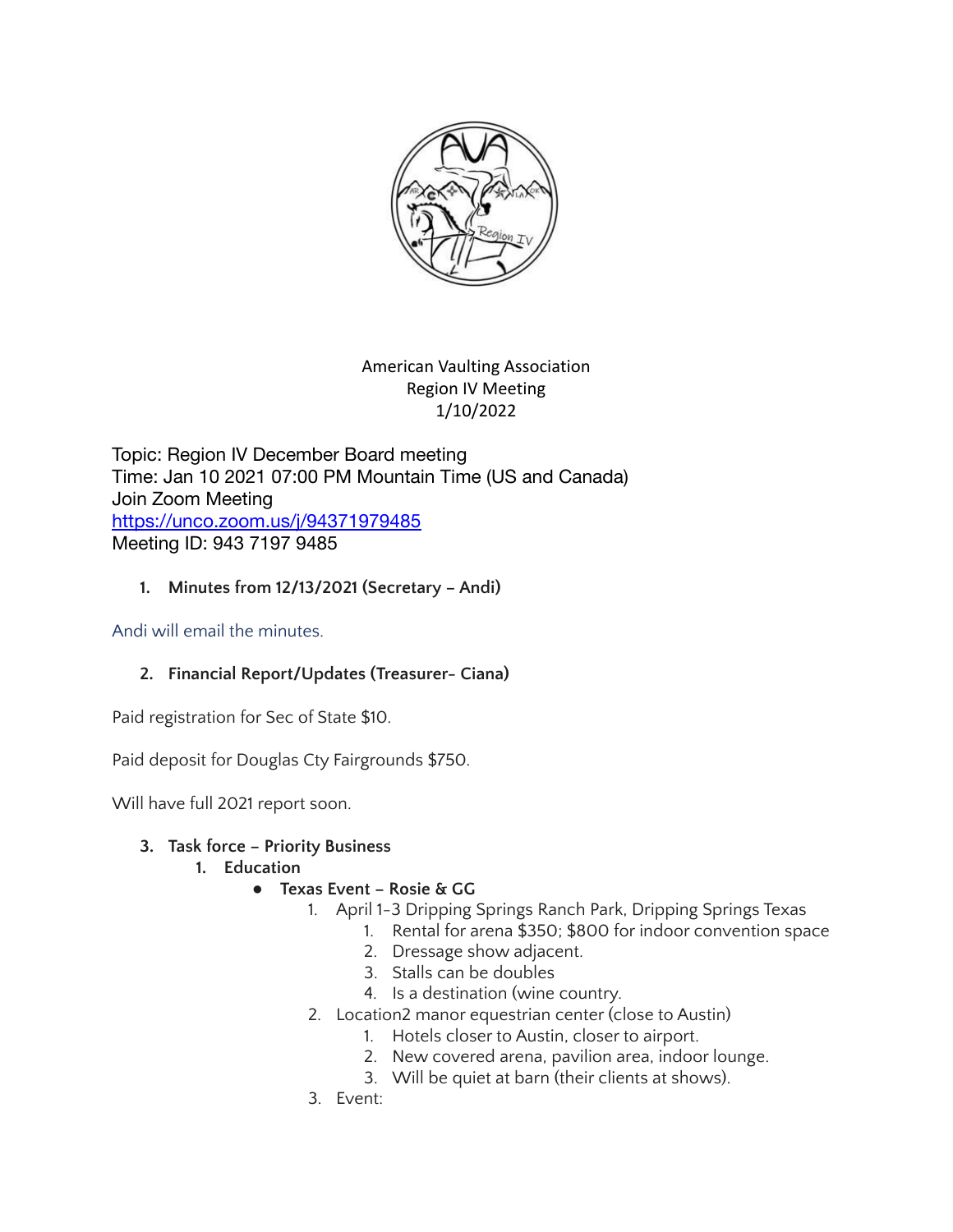- 1. Dena volunteer training
- 2. Greta & Rosie vaulters & judges & coaches training
- 3. Kim Wellman & Alex Schubaut clinicians
- 4. Don't have concessions on site
- 5. Stalls \$65/night comes with bedding
- 4. Insurance, facility, travel, light snacks
- 5. Difference in cost is about \$2000
- 6. Projected revenue:
	- 1. \$150 vaulters estimated 30
	- 2. \$100-\$150 coaches
- 7. Rosie will ask to Dripping Springs,
- **● New Mexico Regional Championship & Educational Event –June 3-5**
	- 1. Thursday 2nd (setup day)
	- 2. Will submit for AVA recognition.
	- 3. Judges: Crystal P.;
		- 1. Greta will email judges to book
			- 1. Cc: Ciana so that she can converse with them about judge travel etc.
		- 2. Greta will select judges to book ones that enjoy doing educational events to be judge/clinician.
	- 4. Will add Fun Fest classes, to give lots of opportunities.
	- 5. Ciana will follow up on anything needed for Expo New Mexico.
	- 6. Applications for insurance will be done by Ciana. Event dates as June 3-5.
- **● Colorado Educational Event**
	- 1. Greta has been conversing with some Colorado individuals (Allison) about what is needed.
	- 2. Acro venue at I-25 & Hwy 52 (competitive gymnastics facility)
	- 3. Gymstarz venue (The Sports Barn) in Johnstown, CO (might only be available one day, not two days, but possible.
	- 4. Event dates: first or second weekend in November.
- **● Applying for AVA Grant for clinic**
	- **1.** How do we apply?
	- **2.** Jordan will talk to the Regional supervisors.
	- **3.** Write a short proposal from Region IV for clinic funding? Rosie will look at it.

#### **4. Region Basket at Symposium**

- 1. Loree to Send email to clubs with request.
	- 1. [rsiv@americanvaulting.org](mailto:rsiv@americanvaulting.org) for contact.

# **5. End of Year Awards (need to announce in 2022 Region Plan)**

- 1. Sportsmanship award Year End Award (per sportsmanship committee)
- 2. Awarded at Octoberfest.
- 3. Will be promoted starting in February. On website, through email blast. Through FaceBook.
- 4. Lee wrote a new Vaulting Sportsmanship Pledge!!
	- 1. Will include it in the releases.